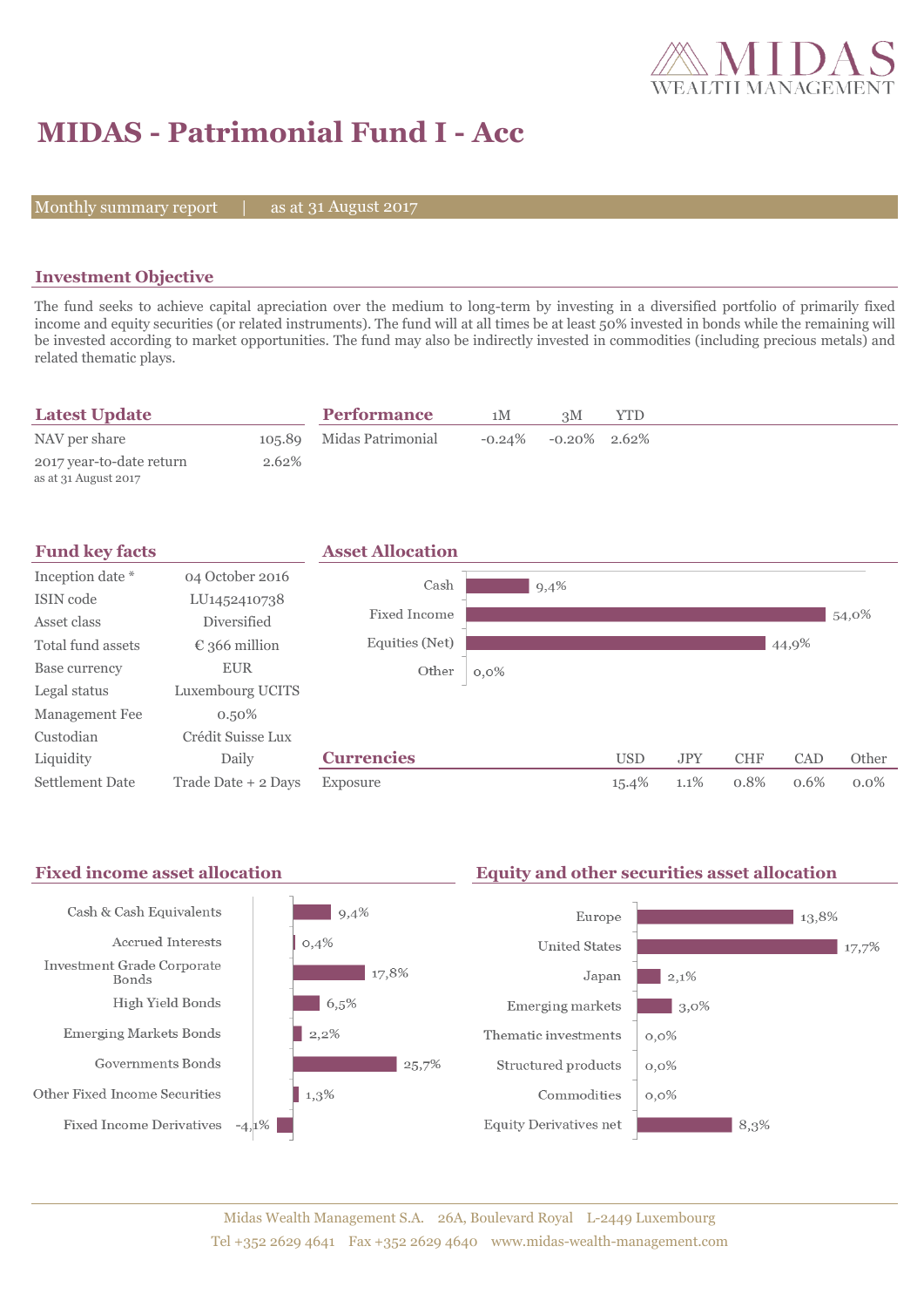

# **MIDAS - Patrimonial Fund I - Acc**

Monthly summary report | as at 31 August 2017

| Top 10 fixed income holdings                   | <b>YTM</b> | Rating     | Weight  | <b>Fixed income rating breakdown</b> |       |
|------------------------------------------------|------------|------------|---------|--------------------------------------|-------|
| PORTUGUESE OT'S : PGB $4 \frac{3}{4}$ 06/14/19 | $0.0\%$    | BBB-       | $5.9\%$ |                                      |       |
| SPANISH GOV'T: SPGB 0 3/4 07/30/21             | $0.0\%$    | $BBB+$     | 5.6%    | 10,6%<br>AAA                         |       |
| DEUTSCHLAND REP : DBR 0 1/2 08/15/27           | 0.4%       | AAA        | 5.6%    | AA<br>5,9%                           |       |
| BTPS : BTPS 0.35 $11/01/21$                    | $0.5\%$    | <b>BBB</b> | $3.5\%$ | Α<br>$0.0\%$                         |       |
| FRANCE O.A.T.: FRTR 0 1/2 05/25/25             | $0.3\%$    | AA         | $3.1\%$ | <b>BBB</b>                           | 49,4% |
| CELLNEX TELECOM : CLNXSM 27/8 04/18            | $2.1\%$    | $BB+$      | $1.7\%$ | <b>BB</b><br>10,8%                   |       |
| GAZPROMBANK: GPBRU 3.984 10/30/18              | 1.1%       | $BB+$      | $1.7\%$ | B<br>$9,0\%$                         |       |
| BOLLORE SA: BOLFP 2 01/25/22                   | 1.4%       | <b>NR</b>  | $1.7\%$ | CCC<br>1.9%                          |       |
| ICCREA BANCA SPA : ICCREA 1 1/2 02/21/2        | 0.8%       | <b>BB</b>  | $1.7\%$ | NR<br>12,4%                          |       |
| PRYSMIAN SPA : PRYIM 2 1/2 04/11/22            | 1.2%       | <b>NR</b>  | 1.4%    |                                      |       |

| Top 10 equity holdings           | Sector                        | Weight | <b>Equity sector breakdown</b>        |          |
|----------------------------------|-------------------------------|--------|---------------------------------------|----------|
| <b>CHECK POINT SOFTWARE TECH</b> | <b>Information Technology</b> | 0.7%   | Consumer Discretionary                | 10,4%    |
| CITIGROUP INC                    | Financials                    | 0.7%   | Consumer Staples                      | $9,1\%$  |
| <b>BANK OF AMERICA CORP</b>      | Financials                    | 0.7%   | Energy                                | 7,2%     |
| <b>JOHNSON &amp; JOHNSON</b>     | <b>Health Care</b>            | 0.7%   | Financials                            | 17,0%    |
| ING GROEP NV-CVA                 | Financials                    | 0.7%   | Health Care                           | 14,0%    |
| <b>RAYTHEON COMPANY</b>          | Industrials                   |        | Information Technology                | 19,8%    |
|                                  |                               | 0.7%   | Industrials                           | 11,9%    |
| <b>JPMORGAN CHASE &amp; CO</b>   | Financials                    | 0.6%   | Materials                             | $15,9\%$ |
| ALPHABET INC-CLA                 | <b>Information Technology</b> | 0.6%   | Telecommunication $\blacksquare$ 1,9% |          |
| <b>CREDIT AGRICOLE SA</b>        | Financials                    | 0.6%   | Utilities<br>1,1%                     |          |
| <b>PROCTER &amp; GAMBLE</b>      | <b>Consumer Staples</b>       | 0.6%   | Real Estate<br>$\blacksquare$ 1,7%    |          |

# **Top 5 funds and other holdings**

| Nordea Stable Emerging Markets Equity | 2.6%    |
|---------------------------------------|---------|
| Amundi ETF TOPIX EUR Hedged           | $2.1\%$ |
| MM Convertible Europe                 | $1.3\%$ |